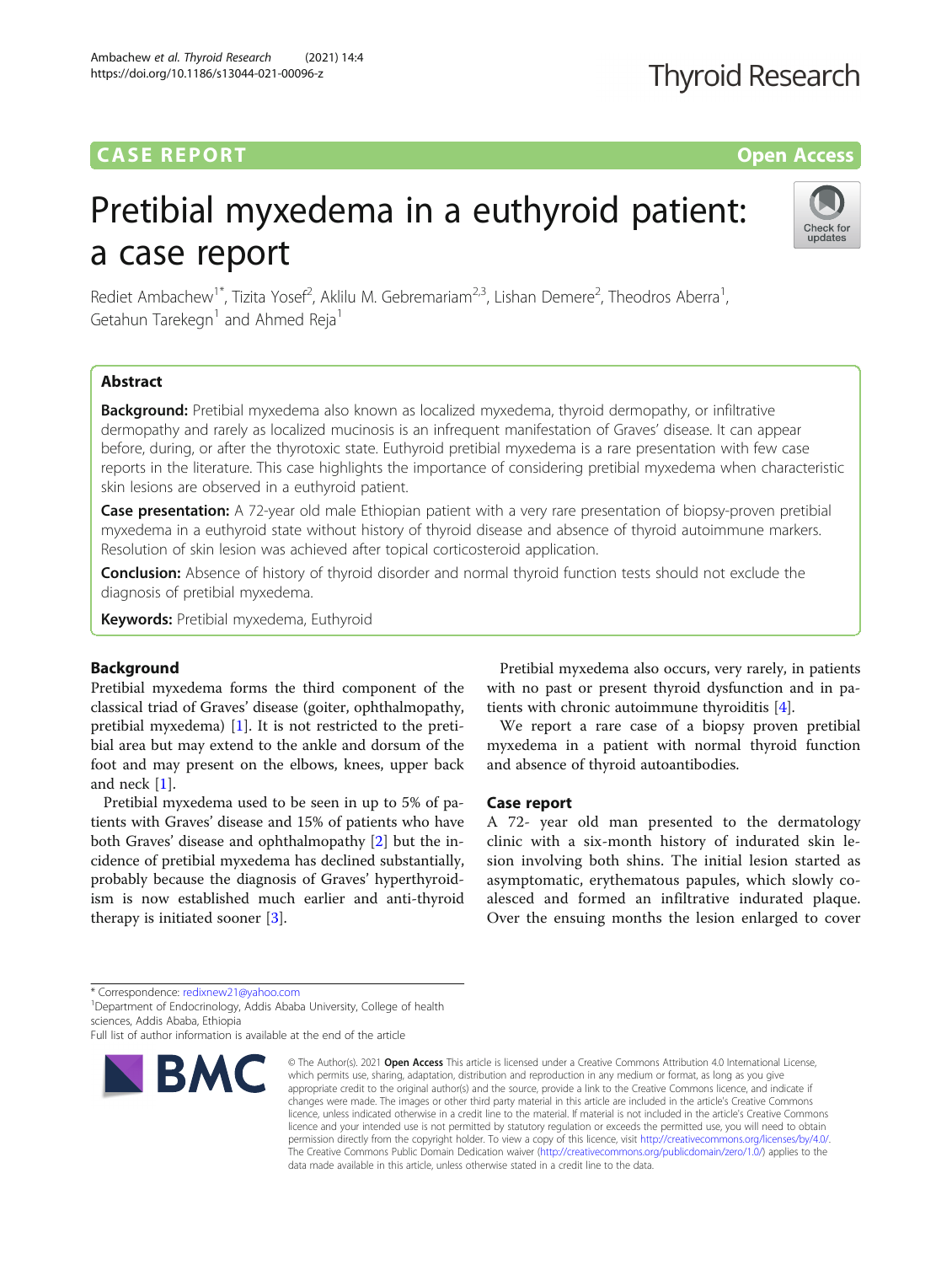the entire lower two-third of the pretibial region, causing associated edema, itching and discomfort. There was no history of pretibial trauma or insect bite. He had no self or family history of thyroid illness and no current symptoms of thyrotoxicosis or thyroiditis.

He was known to have type 2 diabetes mellitus for the last 20 years and hypertension for 10 years. His medications included insulin, enalapril, atorvastatin and aspirin.

On physical examination, his blood pressure was 140/ 90 mmHg and body mass index 31 kg/meter<sup>2</sup>.

There was no palpable thyroid swelling, signs of ophthalmopathy or acropachy. He had central obesity with waist circumference of 115 cm.

Dermatological examination revealed an indurated translucent papules and plaque with erythematous and hyperpigmented background, non-pitting edema



Fig. 1 Indurated translucent papules and plaque, with erythematous and hyperpigmented background, non-pitting edema on the pretibial areas bilaterally with "peau d'orange" appearance

on the pretibial areas bilaterally with "peau d'orange" appearance [Fig. 1]. He had acanthosis nigricans with skin tags over the posterior neck, arm pit and elbow.

In our patient pretibial myxedema, necrobiosis lipoidica diabeticorum, stasis dermatitis and scleroderma were considered as possible causes of his skin lesion.

His free T4 was 15.4 pmol/L [reference range: [11–21], total T4 303 nmol/L [41–350], total T3 0.05 nmol/L [0.01–0.06], free T3 2.6 pmol/L [2–4], TSH 2.4 uU/ml [0.27–4.2]. His thyroid function tests were repeated three times in 1 month interval and were within normal reference range. Complete blood count, liver function tests, electrolytes were within normal reference range. His fasting blood sugar was 170 mg/dl and HbA1c [glycated hemoglobin] was 10%. Renal function tests showed creatinine 1.7 mg/dl [0.5–1.04], urea 47 mg/dl [14– 45] and estimated glomerular filtration rate [eGFR]  $38 \text{ ml/min}/1.73 \text{ m}^2$  and he had proteinuria on urinalysis.

His Anti TSH receptor antibody [TRAB] was 0.52 IU/L [0–1.75], anti-thyroid peroxidase (TPO-Ab) was 10.8 IU/ml [2–34] and anti-thyroglobulin was 126 IU/ml [< 115]. Basal serum cortisol with adrenocorticotropic hormone [ACTH] were within normal range.

Neck ultrasonography was unremarkable. Doppler ultrasound of the lower limbs revealed normal arterial and venous study. Echocardiography showed mild left ventricular hypertrophy with grade 1 diastolic dysfunction.

Skin biopsy showed histopathologic features consistent of myxedema demonstrated by abundant mucin deposition in both papillary dermis and reticular dermis between thin fibrils of collagen with no associated inflammatory changes [Fig. [2](#page-2-0)].

The diagnosis of pretibial myxedema in a euthyroid state was confirmed and he was started on treatment with super potent topical corticosteroid under occlusion with significant clinical improvement [Fig. [3](#page-3-0)].

#### Discussion

Pretibial myxedema arises as a result of the deposition of hyaluronic acid in the dermis and sub cutis under the stimulation of cytokines. The precise cause of this phenomenon remains uncertain. TRAB is present in the serum of most patients with pretibial myxedema (80–100%), but it has also been found in the serum of patients without pretibial myxedema [[5\]](#page-3-0).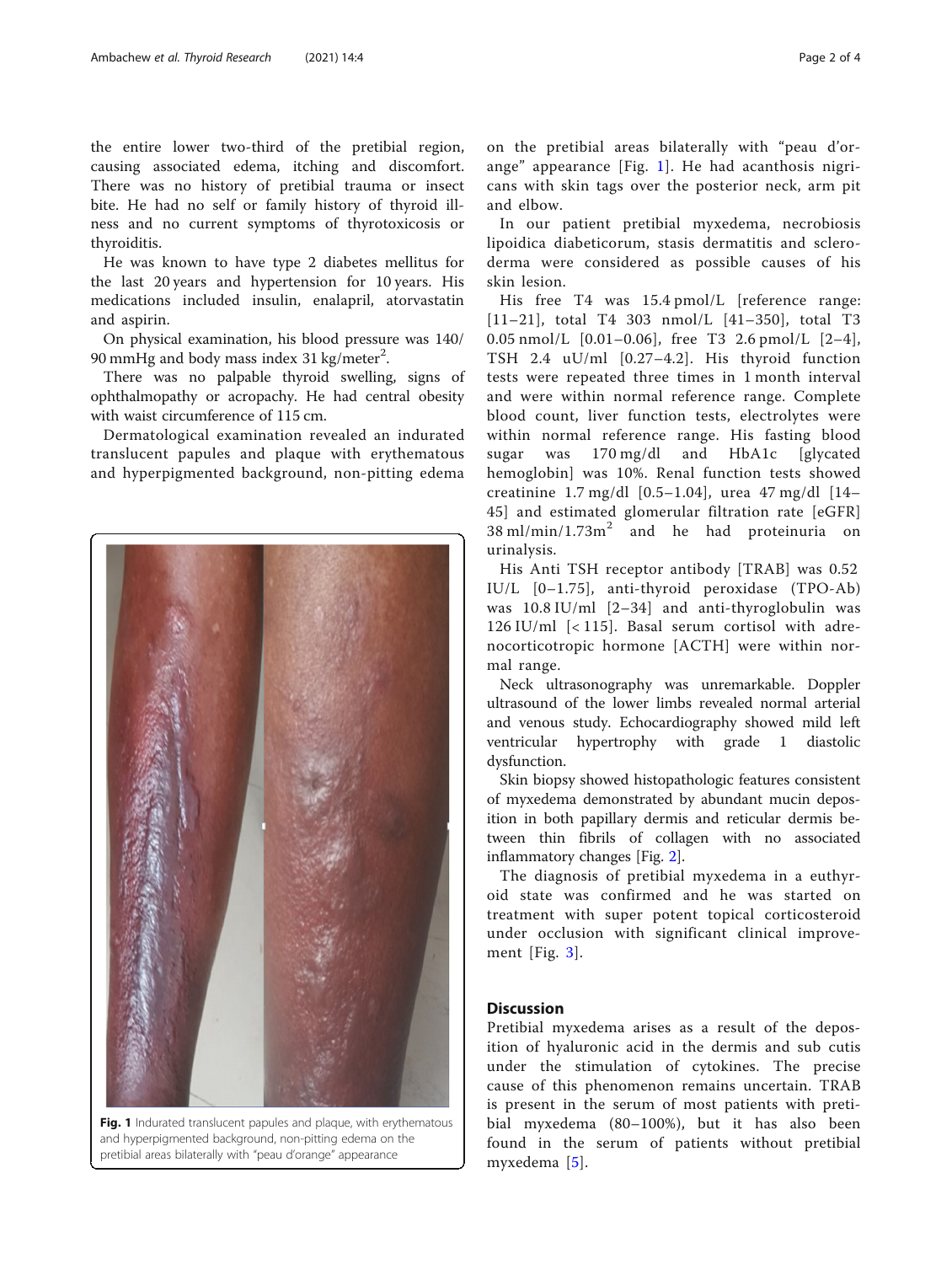Pretibial myxedema is usually asymptomatic, but pruritic or painful lesions have been reported with hyperhidrosis and hypertrichosis [\[4](#page-3-0)].

Most patients who develop pretibial myxedema have ophthalmopathy 6–12 months prior to dermopathy though rare cases of pretibial myxedema without ophthalmopathy have been reported [\[6](#page-3-0)].

Pretibial myxedema may resemble the skin lesions caused by necrobiosis lipoidica diabeticorum and inflammatory dermatoses such as stasis dermatitis, cutaneous mucinosis in patients with lupus erythematosus, dermatomyositis, and scleroderma, lichen amyloidosis and hypertrophic lichen planus [\[4](#page-3-0)].

The diagnosis of pretibial myxedema is based upon a history of thyroid disease and the characteristic clinical appearance of the skin lesion. Punch biopsy of the skin is done to make a definitive diagnosis in case of atypical presentation.

Among the variants, plaques and nodules are common with a favorable clinical response to topical and intralesional corticosteroid while elephantine and diffuse forms respond poorly to therapy [\[7](#page-3-0)].

Although myxedema does not seem to be correlated to the serum concentrations of  $T_3$  and  $T_4$ , only few cases of euthyroid myxedema patients have been reported in the literature  $[8-12]$  $[8-12]$  $[8-12]$  $[8-12]$ .

Similar to our case, ophthalmopathy, biochemical thyroid dysfunction and thyroid autoantibodies were absent in three reported cases of pretibial myxedema [[9](#page-3-0), [10](#page-3-0), [12](#page-3-0)].

<span id="page-2-0"></span>